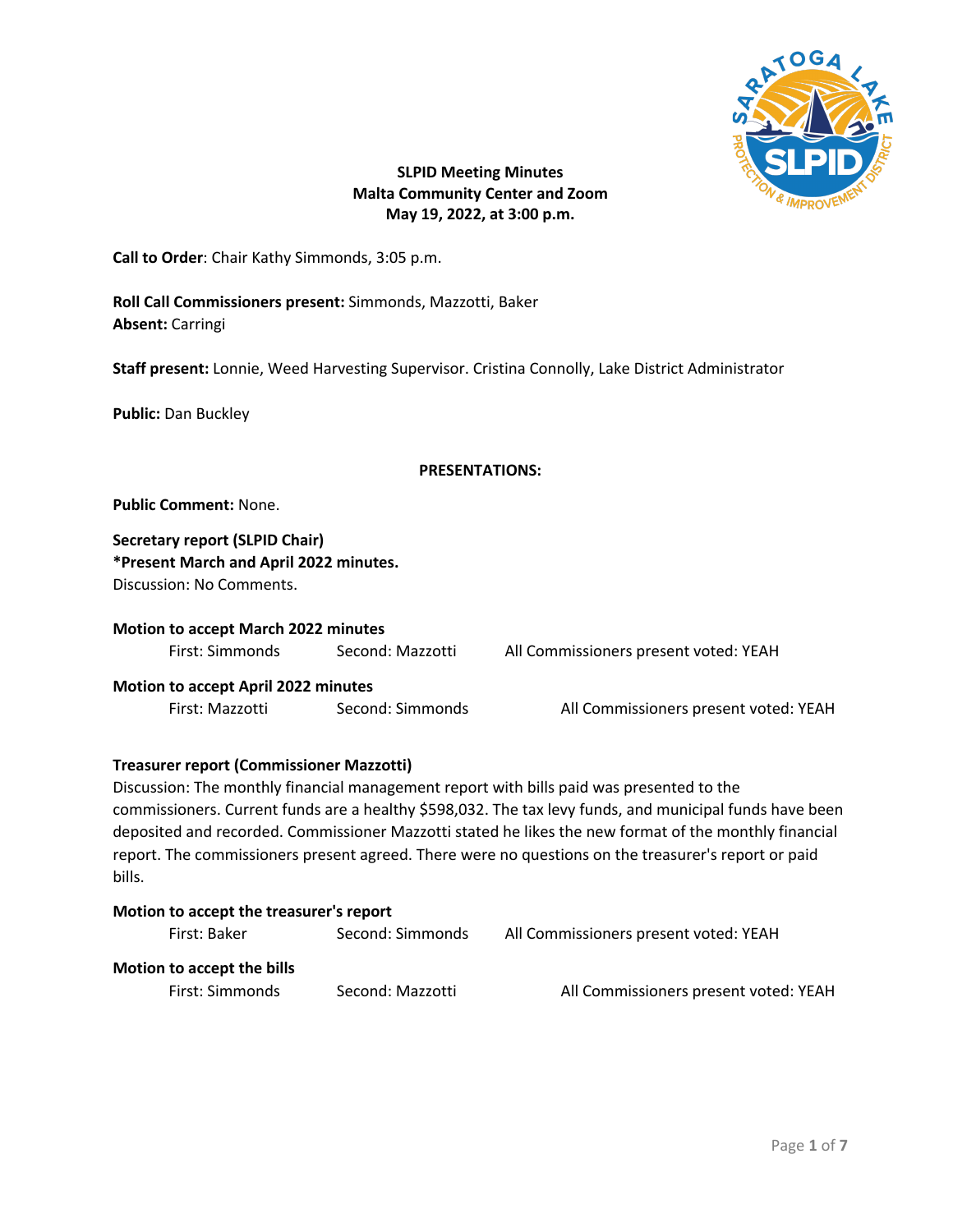## **\*Lake Administrator report**: **(Cristina Connolly)**

Discussion: **Safety** – no accidents to report.

#### **Lake Steward report**

All stewards are hired; payroll is set for all employees. Cristina has been conducting remote training with the stewards. Next week will be in-person training, and employees begin work on Friday. Proper permits and secure insurance certificates are left to do.

## **Administrator Report**

The June 4th event at Browns Beach on stormwater run-off prevention for property owners is finalized. Representatives from the Labella group and the Department of State will present an update on the Stillwater revitalization plan. The event flyer has been distributed to the towns, city, planning departments, county supervisors, assembly, senate, and all the lake associations that Cristina has contacts. Cristina said Sarah Cole was a huge help with the flyer, and she did a fantastic job. Cristina also wanted to thank Dan Buckley, who is in attendance. Dan will be presenting at the June 4<sup>th</sup> event and offering property assessments and suggestions on improving stormwater run-off for individual properties. Dan is also training Cristina on conducting these assessments. A master gardener from Cornell Cooperative Extension will install a rain garden at Browns Beach before the event as a demonstration. The gardens will be permanent with signage.

One idea to further this message is to use the Browns Beach demonstration and a home on Riley Cove as examples of mitigating stormwater from reaching the lake and feature them on the SLPID website and at outreach events.

The developers of South Shore would like to do a vegetative buffer and rain garden with their design, and the city is interested in using the Waterfront Park as an example. Cristina said a lake steward from a couple of years past is returning this year and is a photographer/videographer. As a lake steward, Cristina noted that he took many SLPID photos for us and is excited to help in any way to document these projects.

There are two dates, the end of June and the end of July, weather dependent, for the Coast Guard to give boater safety checks at the state launch.

July 15 and August 6 are scheduled at the city Waterfront Park with SLPID stewards and Adirondack Watershed Institute for an event. These events will be on stormwater run-off and Aquatic Invasive Species Prevention. There will be activities, interactive displays, and availability to answer questions on issues impacting the lake and watershed. Cristina said she has the dates secured and a flyer for the advertisement, just waiting on the city officials to confirm. If it is not approved for some reason, they will be held at the boat launch.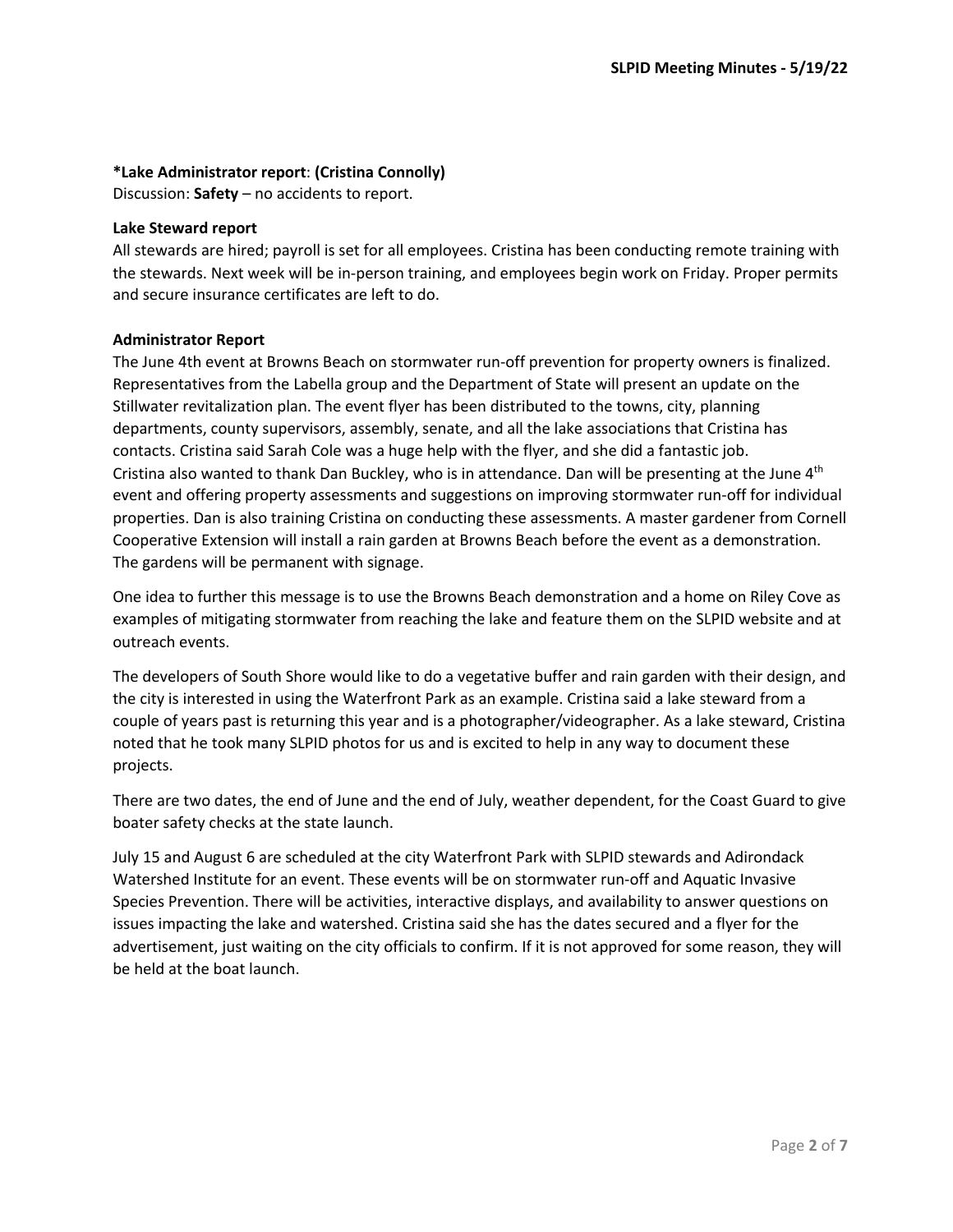Cristina is also reaching out to several of the homeowner associations around the lake, asking if SLPID could do a one-hour informal presentation at each to discuss with property owners an

Overlay District and give suggestions on stormwater run-off prevention for properties. Cristina has spoken to Dean Long about working together on these events over the summer, and Dean is willing.

Commissioner Mazzotti asked about offering a boater safety course to the public? Cristina replied in past years, SLPID has hosted them with the town of Malta. The boater safety course is now offered as an online course where most people participate, and this information is on the SLPID website. The town of Malta may still host an in-person course.

So far, the outreach events have not had a cost to SLPID. The two events with the Adirondack Watershed Institute will cost \$150 per day. The fee covers their staff coming for the day, bringing educational equipment, handouts, games for kids, etc.

The NY development group, the developers of South Shore, has graciously offered a future dock space to SLPID, Marine Patrol, and Malta emergency.

The equipment has come in for the thermistor project, GPS, and fluoroprobe. The buoys are due by the first week of June. The thermistor project and GPS will proceed in June.

A meeting is scheduled for May 24 on the overlay district discussion at the county. Most everyone with the municipalities has committed to attend. Dean and Cristina will be attending.

The weed harvesting position is still open. Most inquiries ask if SLPID is in the NY state retirement system or state health insurance. NY state retirement is an incentive for a seasonal position to entice teachers or someone almost ready to retire that does not want year-round employment or lake stewards hoping to get in with DEC or Parks. Cristina will be pushing the ad out again today and over the weekend to gain more attention.

Sheriff Zurlo and Sergeant Gurney of the Sheriff's department have organized a press conference to promote a safe boating season on Saratoga Lake. They have intentions to enforce all navigational and criminal laws. There is a new marine patrol crew, new boat, and other equipment for this season. Sergeant Gurney invited Cristina as a representative of SLPID to give a brief statement. The Sergeant said this is the perfect time for the public to hear we are working together, as it should be and will be and that SLPID is contributing to extra patrols on the lake. Commissioner Baker asked when the date was? Tuesday June 14, at Browns Beach. Commissioner Baker suggested longer days for marine patrol instead of extra days.

Commissioner Mazzotti asked if it was possible to push a message out for kayakers and paddleboarders to not go to the center of the lake? Cristina commented that is touchy as they also have a right to be out there, and a couple of years back suggested the possibility of proposing a path along the shore. At that time, the commissioners did not think it was necessary.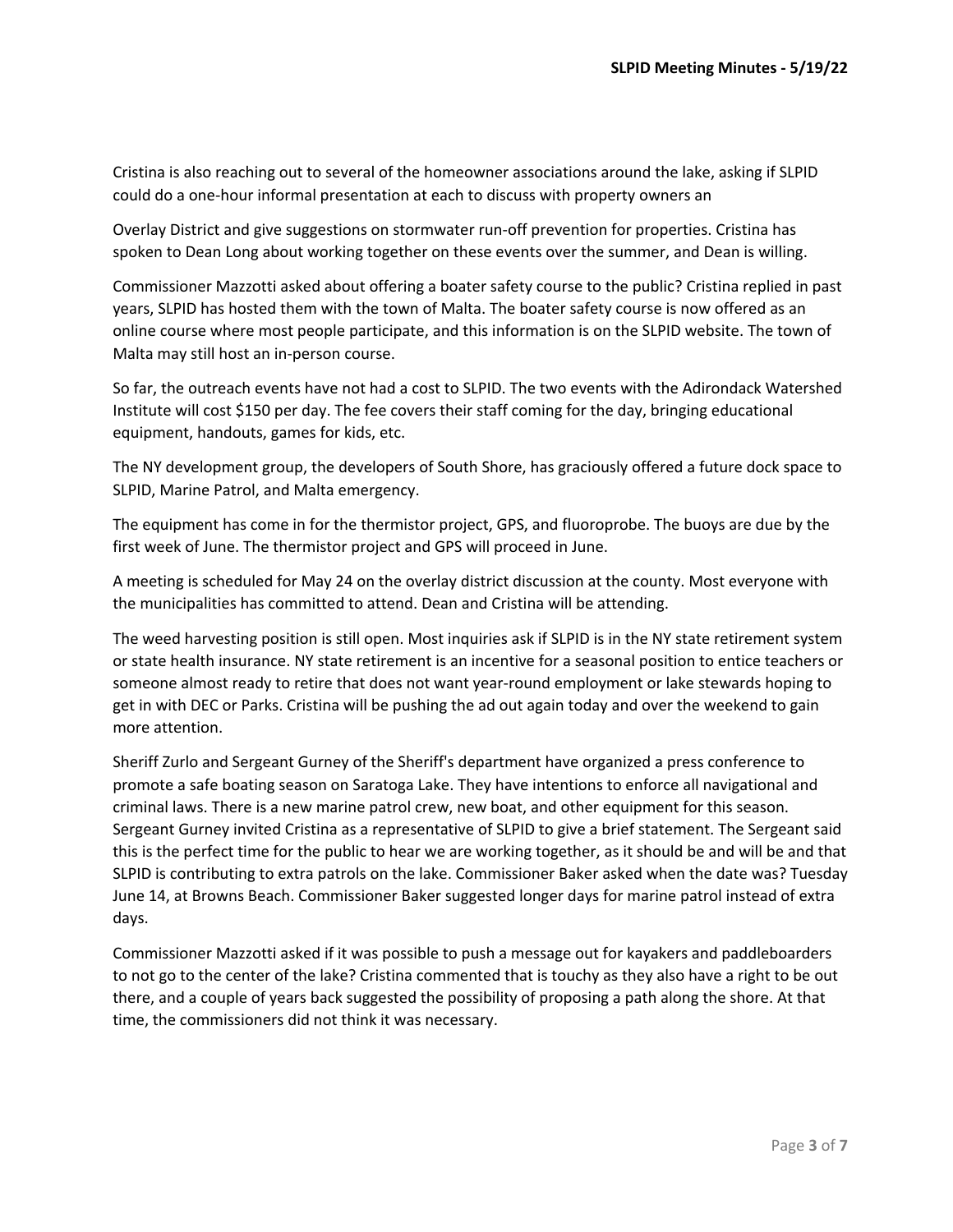The mapping for the buoy layout should be completed soon. The buoy layout will stay the same, and there is no support for changing the navigation laws.

Two weeks ago, Cristina went with DEC fisheries to conduct a fish count. DEC captured 375 total fish over two nights, 145 black crappie, 130 bluegills, and a few dozen pumpkinseeds. The crappie captured ranged in size from about 4-13.5", with numerous fish over the 10" minimum size length. A fair number of fish were in the 6" range, indicating the likely presence of a strong year class of younger fish. Most sunfish were in the 8" range or larger. This was all good news as it suggests the special regs for fishing on Saratoga Lake are working.

Commissioner Mazzotti asked about walleye. Cristina said the count was explicitly for panfish. However, other notable catches include a few walleyes in the 20" + range plus a few largemouth pushing 5lbs.

Fisheries has a new "Big Panfish Initiative" signage describing the new fishing regulations at the NY state boat launch. Cristina learned and assisted in how to take a scale and fin sample to check the fish's age, measure, weigh and document each fish.

There was so much discussion on cyber-attacks and a cyber security policy at the January meeting. Currently, this is a moot subject due to the volatility of the cyber insurance market.

NYMIR is in the process of renewing its cyber insurance structure and should be finalized in August.

In next month's meeting, Cristina will have a DRAFT of the 2023 budget to present for the commissioners to review and adjust.

There is a new Land Use Agreement to be signed. The Agreement is for parking the harvesting machines along the shore of the south end of the lake between Riley Cove and Manning Cove.

Commissioner Mazzotti made a motion for Cristina to execute and send in the Land Use Agreement for parking the harvesters on the South end of the lake between Riley Cove and Manning Cove. **First: Mazzotti Second: Baker Commissioners present: YEAH**

## **\*Weed Harvesting Report (Lonnie)**

Discussion: Lonnie and Patrick started work on May 2. Tom began the following week. Lonnie said they did purchase a heavy-duty jack for the conveyor and other necessary tools for equipment repair. Lonnie commented that we are still seeking a driver for 6-8 weeks and a weed harvesting operator. Commissioner Simmonds asked if a college student would fit the job? Lonnie said this is hard to say because college typically begins before the season ends and

It is just the current market of employment. Lonnie still has hopes we will find the right person and is not asking for any increase in wages. It is a good job. We just need the right fit.

Commissioner Mazzotti asked if and who would be monitoring any HABS's on the lake? Cristina said she would be the one doing that. Commissioner Simmonds asked when will the thermistors go in. Cristina said beginning to mid-June.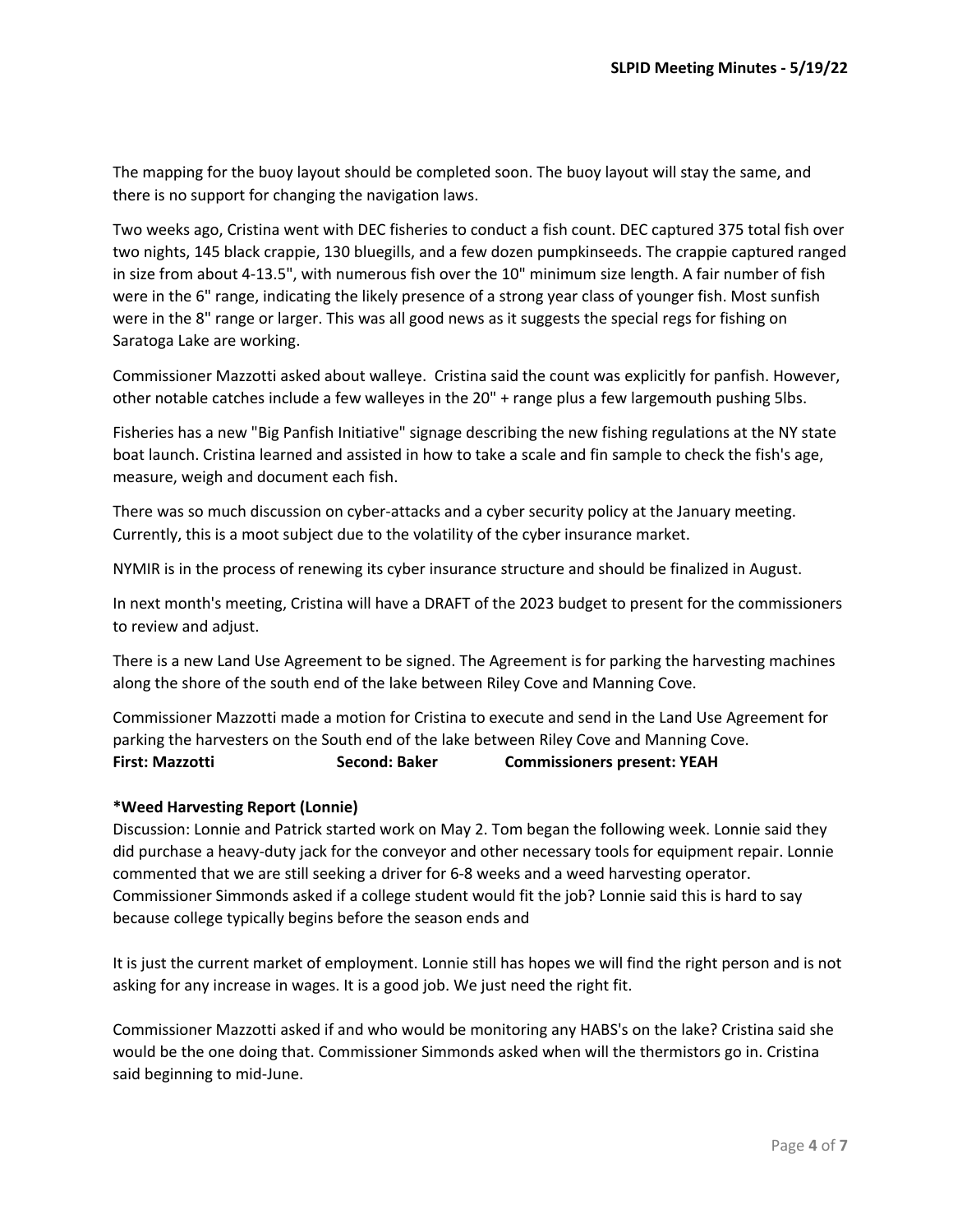Lonnie stated that the buoys would go out next week.

Commissioner Simmonds asked when we would get the GPS equipment going? Cristina said we have all the equipment, and she is now getting the employees and lake steward training going. Once that all falls into place, the other projects will be her focus.

### **Lake Level**

Discussion: Lake level is 203.34

#### **RESOLUTION #26-2022**

Whereas the Commissioners approve to contract with Sarah Dorsey, CPA of Dorsey Tax and Consulting, 11 Court Street, Saratoga Springs, NY, as the District Accountant for filing annual financial reports for SLPID at a rate of \$165 per hour. The Lake District Administrator will approve and sign the final contract.

NOW THEREFORE, BE IT RESOLVED, the Commissioners direct the action to contract with Sarah Dorsey of Dorsey Tax and Consulting and this action be incorporated in the minutes of the District. **First: Mazzotti Second: Baker All Commissioners present: YEAH**

#### **RESOLUTION #27-2022**

Whereas the Commissioners approve to contract with Rick Lederer-Barnes of Upstate GIS to complete the mapping for the buoy coordinates of the 5-MPH local navigation laws with GPS coordinates. This will be at a rate of \$90.00 per hour with a not-to-exceed amount of \$720.00.

NOW THEREFORE BE IT RESOLVED the Commissioners direct the action to contract with Rick Lederer-Barnes of Upstate GIS to complete the mapping for the buoy layout, and this action be incorporated in the minutes of the District.

**First: Simmonds Second: Baker All Commissioners present: YEAH**

#### **RESOLUTION #28-2022**

Whereas the Commissioners approve changing the signatures for the SLPID check signing with the Adirondack Trust Company and approving Victor Mazzotti to sign checks if the Lake District Administrator is not available. The SLPID commissioners approve the Lake District Administrator (Cristina A. Connolly) to have authority to make changes on the Adirondack Trust Company Account. NOW THEREFORE BE IT RESOLVED the Commissioners direct the action for The Lake District Administrator, (Cristina A. Connolly) to make these changes and this action be incorporated in the minutes of the District.

**First: Simmonds Second: Baker All Commissioners present: YEAH**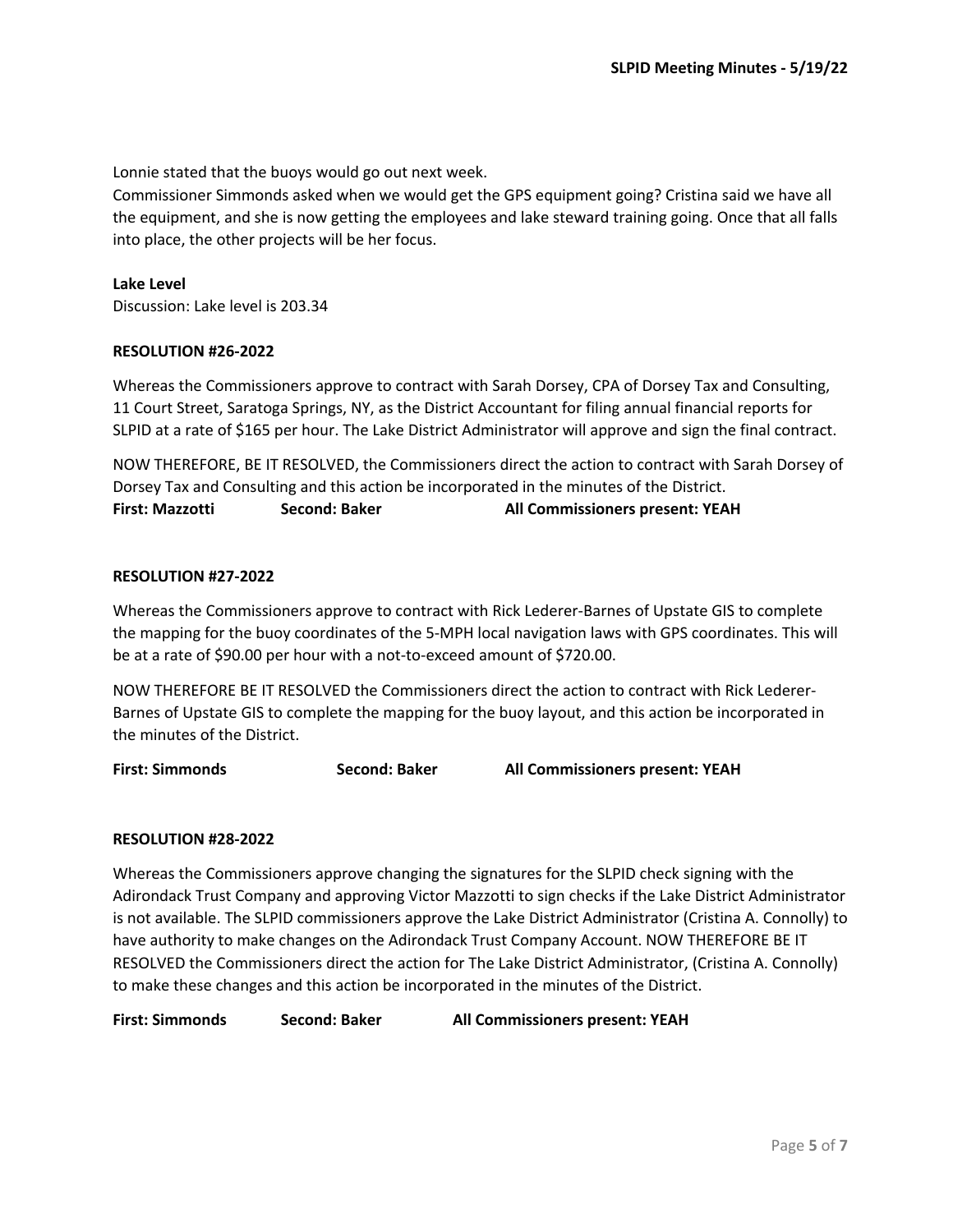#### **RESOLUTION #29-2022**

Whereas the Commissioners approve to increase the limit on the two SLPID Adirondack Trust Company Credit Cards to \$10,000 and approve the Lake District Administrator (Cristina A. Connolly) to have authority to make changes on the Adirondack Trust Company Account. NOW THEREFORE BE IT RESOLVED the Commissioners direct the action for The Lake District Administrator (Cristina A. Connolly) to make these changes and this action be incorporated in the minutes of the District.

**First: Mazzotti Second: Baker All Commissioners present: YEAH**

## **RESOLUTION #30-2022**

Whereas the Commissioners approve the installation of decals on the SLPID truck, boat and equipment not to exceed a cost of \$1,000. from the advertisement budget. NOW THEREFORE BE IT RESOLVED the Commissioners direct the action for The Lake District Administrator, to hire for the installation of decals with the SLPID logo on equipment and this action be incorporated in the minutes of the District. **First: Mazzotti Second: Simmonds All Commissioners present: YEAH**

### **RESOLUTION #31-2022**

Whereas the Commissioners approve the 2021-2022 Lake Assessment Report as a working document for SLPID. NOW THEREFORE BE IT RESOLVED the Commissioners direct the action to approve the 2021-2022 Lake Assessment Report on April 21, 2022, and this action be incorporated in the minutes of the District. **First: Simmonds Second: Mazzotti All Commissioners present: YEAH**

#### **RESOLUTION #32-2022**

Whereas the Commissioners approve to adopt the new SLPID HR Manual with an annual review and approval. NOW THEREFORE BE IT RESOLVED the Commissioners direct the action to approve the 2022 SLPID HR Manual and this action be incorporated in the minutes of the District. **First: Mazzotti Second: Baker All Commissioners present: YEAH**

## **RESOLUTION #33-2022**

Whereas the Commissioners approve to contract with Lawrence Eichler, Research Scientist, 1323 Bay Road, Lake George, New York, to complete the yearly aquatic plant survey and assessment for the year 2022. The project will be invoiced in three equivalent payments: one following acceptance of the proposal, one with the release of the interim report, and the final payment with the release of the final report. The contract period is in the amount of \$16,095.

NOW THEREFORE BE IT RESOLVED, the Commissioners direct the action to contract with Lawrence Eichler, and this action be incorporated in the minutes of the District.

**First: Simmonds Second: Baker All Commissioners present: YEAH**